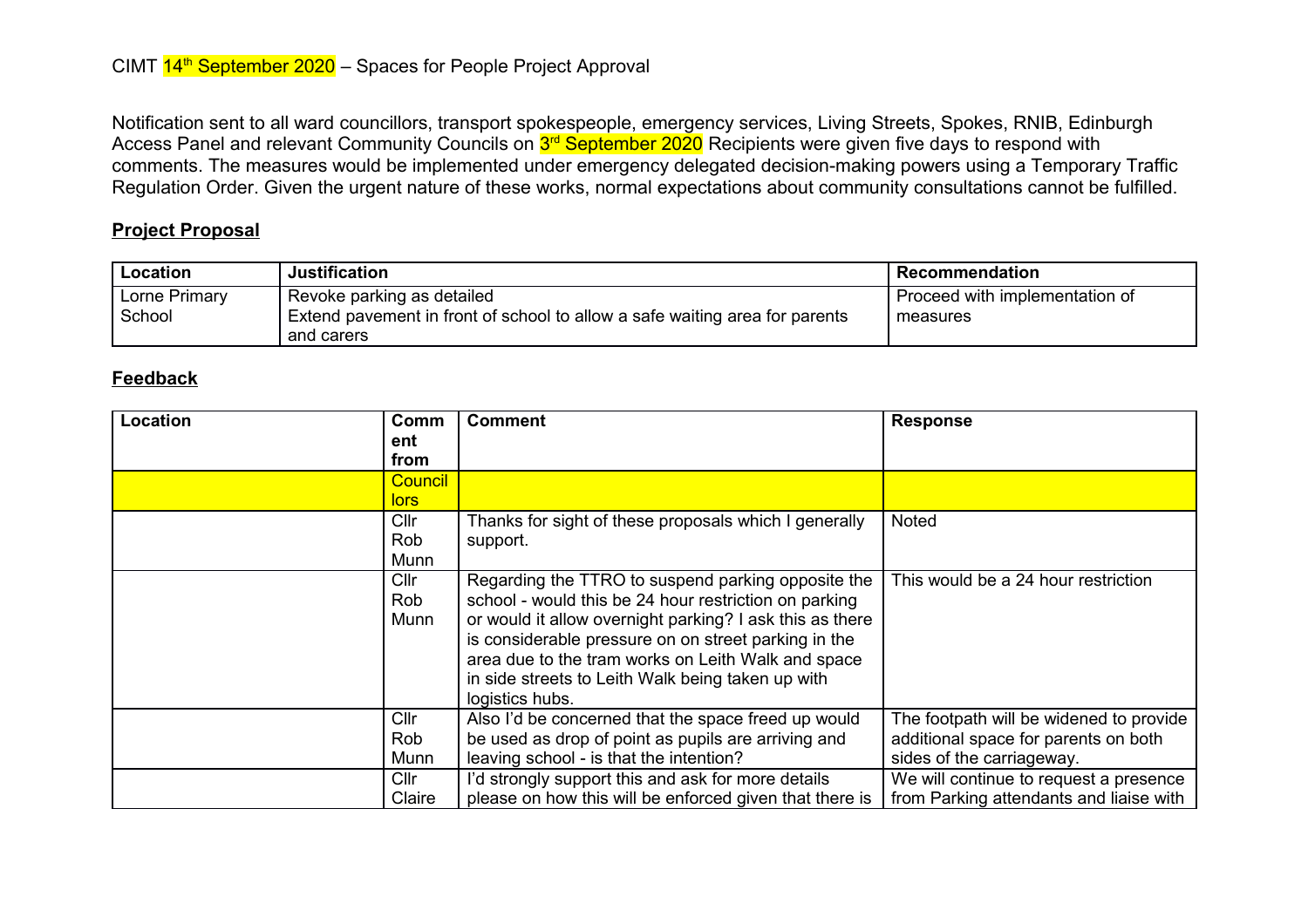| <b>Miller</b>                             | significant competition for parking space in this area<br>and there is a prevalence of inconsiderate and<br>pavement parking.                                                                                                                                                                                                                                                     | the school on a regular basis.                                                                                       |
|-------------------------------------------|-----------------------------------------------------------------------------------------------------------------------------------------------------------------------------------------------------------------------------------------------------------------------------------------------------------------------------------------------------------------------------------|----------------------------------------------------------------------------------------------------------------------|
| Cllr<br>Susan<br>Rae                      | I had discussions with the Tram Team on this so am<br>delighted that there has been such positive<br>movement and fully support your proposals.<br>I know from the most recent meeting I attended at<br>Leith Central Community Council that Lorne Street<br>was a serious concern for their representatives and<br>am sure that they too will be pleased and very<br>supportive. | <b>Noted</b>                                                                                                         |
| <b>Stakeh</b><br><b>olders</b>            |                                                                                                                                                                                                                                                                                                                                                                                   |                                                                                                                      |
| Robin<br><b>Wickes</b><br>Access<br>Panel | Please ensure drop-off and pick-up is available<br>outside the school for blue badge holders.                                                                                                                                                                                                                                                                                     | Noted                                                                                                                |
| Spokes                                    | Spokes welcomes the additional space being created<br>for children and parents outside the school gates.                                                                                                                                                                                                                                                                          | <b>Noted</b>                                                                                                         |
| Spokes                                    | It is not clear to us, however, the reason for the<br>footway not being extended on the north side of the<br>street despite parking being suspended. We fear that<br>without physical barriers, the suspended parking will<br>be abused due to parking and loading pressures in<br>the area.                                                                                      | Noted - The footpath will be widened to<br>provide additional space for parents on<br>both sides of the carriageway. |
| Spokes                                    | The newly created footway space also presents an<br>opportunity to involve children at the school in the<br>scheme, potentially decorating or looking after the<br>materials used. We would hope this could also<br>reduce potential vandalism to the scheme.                                                                                                                     | Noted - will liaise with the school                                                                                  |
| <b>Public</b>                             |                                                                                                                                                                                                                                                                                                                                                                                   |                                                                                                                      |
| Comm<br>onplac                            | With the LEITH Walk construction works restarted,<br>Lorne Street has become an main road with heavy                                                                                                                                                                                                                                                                              | Noted                                                                                                                |